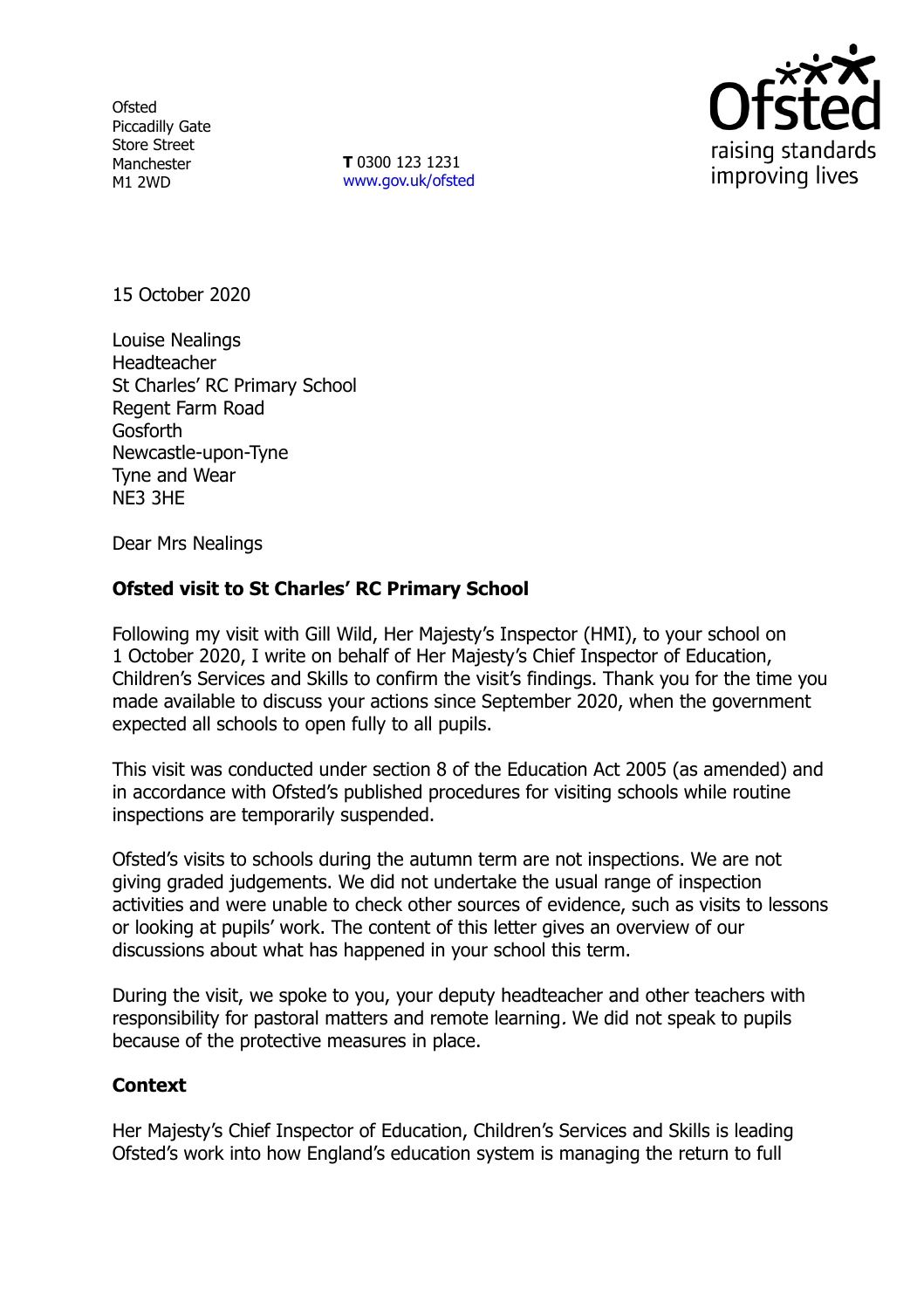

education for pupils following an extended break in formal schooling due to the COVID-19 (coronavirus) pandemic.

In undertaking this focused work, HMI are visiting a broad range of schools. HMI will visit a sample of:

- approximately 1,200 schools across all Ofsted grades (outstanding, good, requires improvement and inadequate)
- maintained schools, academies and free schools, special schools and centres of alternative provision, including those in cities, and coastal, town or rural communities.

The information from this visit will feed into Ofsted's national reporting so that the insights can be shared with the government and the education sector. We did not find any significant concerns during the visit. In such a case, an inspection report would be published on our website and available to parents and carers.

We did not consider your response to COVID-19 during the spring and summer terms 2020, when the school was not open to all pupils.

## **From this visit, inspectors noted that:**

- The school opened to pupils in Years 1 to 6 on 8 September 2020. Children in the Nursery and Reception Years were admitted in the school's usual phased way across the first fortnight. Pupils are expected to attend full time.
- The level of attendance so far this term is in line with that seen normally for the time of year.
- Leaders explained that pupils are being taught the school's normal curriculum across all national curriculum subjects. In addition, teachers have been asked to integrate content into their lessons that the pupils missed during the period when schools were only open to some pupils due to COVID-19 restrictions.
- You asked teachers to check what curriculum content pupils know and remember. Teachers have reported that pupils have not fallen too far behind, although they have identified larger gaps in phonics and early reading skills. To combat this, you are asking teachers to provide some extra phonics sessions and you are arranging one-to-one tuition for pupils who have further to catch up.
- You explained that teachers are re-visiting some aspects of mathematics that have not been learned securely, before teaching this year's normal content. You also explained that teachers are correcting some calculation methods that pupils have picked up that are not in line with the school's calculation policy.
- You told us that pupils are receiving the normal amount of teaching in wider curriculum subjects. Visits out of school to places of interest that would